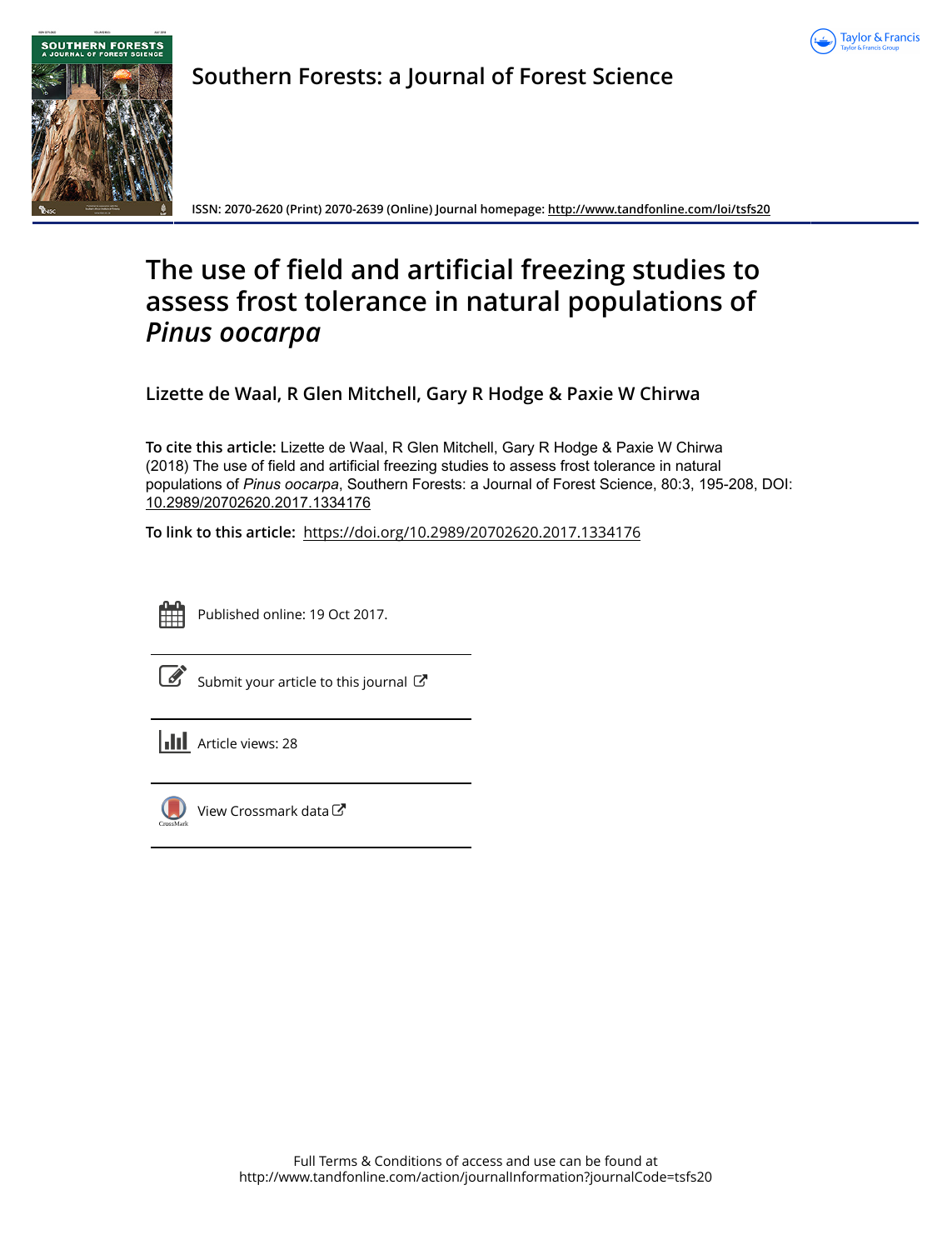# **The use of field and artificial freezing studies to assess frost tolerance in natural populations of** *Pinus oocarpa*

Lizette de Waal<sup>1,2\*</sup>, R Glen Mitchell<sup>3</sup>, Gary R Hodge<sup>4</sup> and Paxie W Chirwa<sup>2</sup>

*1 Forestry Division, York Timbers, Sabie, South Africa*

*2 Department of Plant and Soil Sciences, University of Pretoria, Pretoria, South Africa*

*3 Kuching, Malaysia*

*4 Camcore, Department of Forestry and Environmental Resources, North Carolina State University, Raleigh, NC, USA*

*\* Corresponding author, email: ldewaal@york.co.za*

**The susceptibility of** *Pinus oocarpa* **to freezing temperatures limits the commercial deployment of the highly productive**  *Pinus patula* × *P. oocarpa* **hybrid in South Africa. Identifying** *P. oocarpa* **germplasm with increased frost tolerance is important. Twenty-three** *P. oocarpa* **provenances, originating from Mexico, Honduras, Guatemala and Nicaragua, were therefore assessed for their tolerance to freezing conditions by analysing field survival after frost events, subjecting needles to freezing temperatures and assessing damage using the electrolyte leakage test, and exposing young plants to freezing temperatures in a semi-controlled environment and scoring tissue damage based on a visual assessment. The performance of many of the provenances represented in the field and artificial freezing studies were similar and there was a strong correlation between provenance ranking in the whole plant freezing and electrolyte leakage test. We therefore support the use of these techniques as a means to assess cold tolerance in** *P. oocarpa* **at the provenance level. Provenances from north-western Mexico demonstrated more frost tolerance than those from southern Mexico. Provenances representing Honduras and Guatemala appear to be highly susceptible to frost.** 

**Keywords:** artificial freezing, field assessment, frost tolerance, *Pinus oocarpa*, provenances

# **Introduction**

*Pinus oocarpa* is the most common pine in Mesoamerica (Dvorak et al. 2009), occurring across a 3 000 km range from northern Mexico (28°10′ N) to Nicaragua (12°40′ N) and between altitudes of 200 and 2 500 m above sea level (Mourae et al. 1998; Dvorak et. al 2000). It cannot be categorised into a single climatic type (Dvorak et al. 2000). Due to its broad range, and the fact that it grows sympatrically with *P. tecunumanii* across its southern range which would have resulted in introgression between the two species, *P. oocarpa* possesses high levels of genetic diversity (Dvorak et al. 2009). Despite its wide distribution, *P. oocarpa* is very site-specific, and the provenance performance varies considerably between planting sites (Dvorak et al. 2000). As it does not experience freezing temperatures throughout the majority of its natural range, it is not considered a cold-hardy species (Dvorak et al. 2000).

Due to its slower growth (Mourae et al. 1998; Dvorak 2003) and generally poor stem form (Dvorak et al. 2000), *P. oocarpa* was never favoured as a plantation species in South Africa. However, in recent times it has proven to be an important hybrid partner (Mourae et al. 1998; Dvorak et al. 2000). It hybridises easily with several other pine species, and possesses other advantageous traits such as the ease of clonal propagation, drought tolerance, good wood quality (Mourae et al. 1998; Dvorak 2003), fire tolerance and resistance to *Fusarium circinatum* (Dvorak et al. 2000).

The main limitation to planting hybrids of this species in the temperate regions of South Africa is their susceptibility to frost (Hodge et al. 2012). However, as the natural range of *P. oocarpa* covers a very large area, there may be significant variation in cold tolerance between provenances. For example, some provenances in Mexico, where mean annual temperatures (MAT) have been found to be slightly lower (14–25 °C) than in Central America (16–26 °C) (Dvorak et al. 2000), show increased levels of frost tolerance (Hodge et al. 2012). In addition, due to its evolutionary defence mechanism to survive fires, *P. oocarpa* has the ability to resprout after experiencing severe freeze events provided the cold was not too severe and trees are still juvenile (Hodge et al. 2012).

The frost tolerance of pine species can be tested in several ways. Commonly, the survival or degree of frost damage can be assessed in the field after frost events. Assuming the frost event is not so severe that all seedlings die, this method provides realistic results. Plants (or plant tissue) can also be frozen artificially and visually scored for damage to the tissue (Glerum 1985; Burr et al. 1990; Duncan et al. 1996). In addition, other artificial freezing studies, such as electrolyte leakage tests, can be performed (Burr et al. 1986; Cerda Granados 2012; Hodge et al 2012).

The electrolyte leakage technique involves freezing needles, or other plant tissue such as shoots, at specified temperatures and time periods and measuring the amount of electrolytes that leach from the damaged cells into a distilled water solution. This provides an indication of damage to cell membranes, which can be used to rank treatments.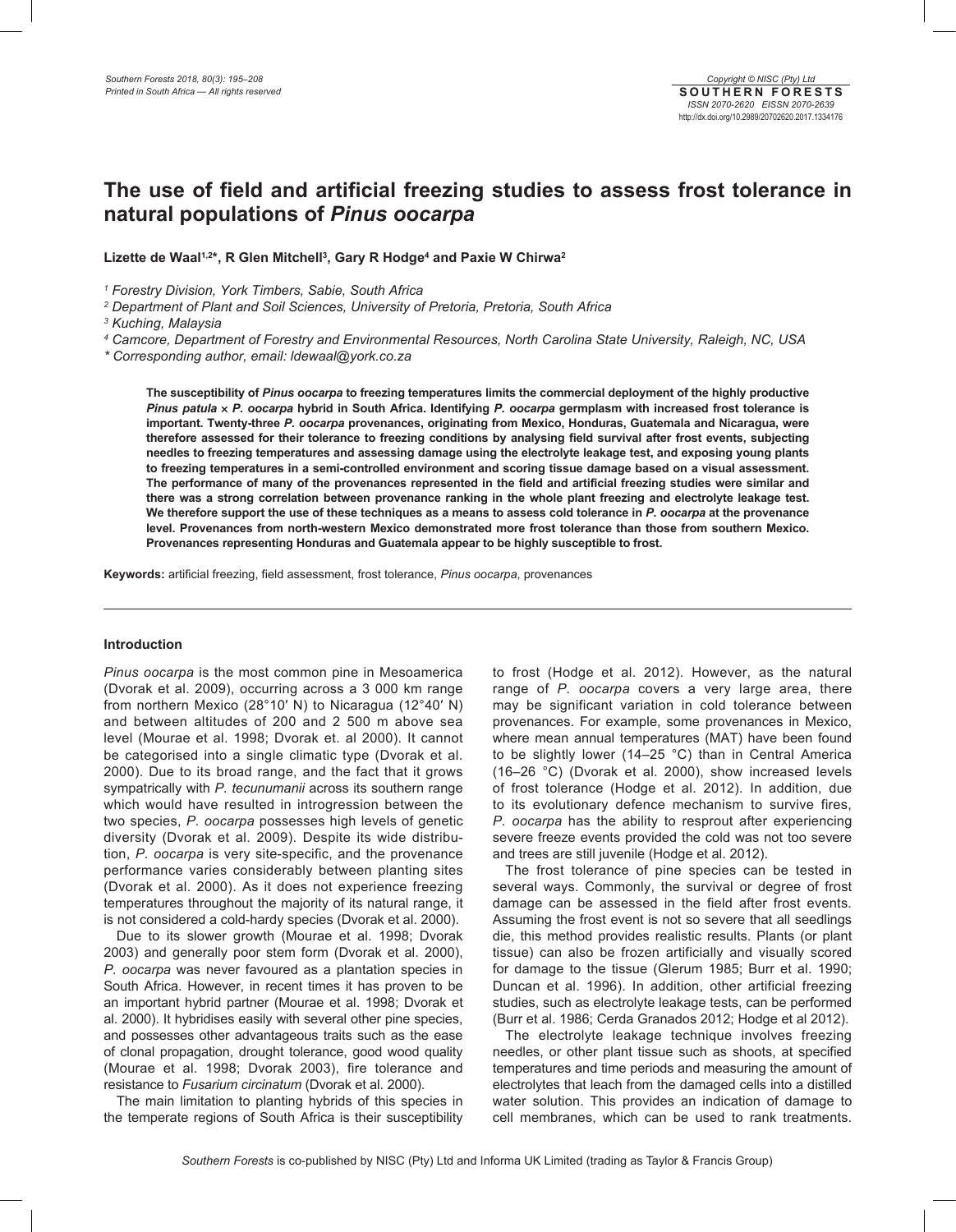This method has the advantage of being quantitative and non-destructive. Good correlations have been reported between results of electrolyte leakage and field studies (Aitken and Adams 1997; O'Neill 1999; Sáenz-Romero and Tapia-Olivares 2008; Anekonda et al. 2000; Hodge et al 2012), as well as between visual injury scoring and artificial freezing techniques (Shortt et al. 1996 cited in Sáenz-Romero and Tapia-Olivares 2008).

Currently, there is limited information on the frost tolerance of *P. oocarpa* provenances. This information would make it possible to select provenances or families with increased resistance to frost that can be used to develop hybrids for temperate regions. In this study, a total of 23 provenances of *P. oocarpa* were studied by analysing data from field assessments, where the young plants were scored after frost damage, and artificial freezing tests.

All *P. oocarpa* material used in this study was obtained through Camcore (previously known as the 'Central America and Mexico Coniferous Resources Cooperative', now known as the 'International Tree Conservation and Domestication Programme'), an organisation that coordinates the conservation, testing and breeding of forest tree species in the tropics and subtropics (Camcore 2010). Camcore collects seed in the native ranges of several species, which is then distributed to members for the purposes mentioned.

#### **Materials and methods**

Table 1 lists the *P. oocarpa* provenances in this study as well as the details of their natural ranges. Provenance distributions are shown in Figure 1. Numbers 1 to 23 in Table 1 indicate corresponding provenances in Figure 1.

#### *Goedgeloof clone bank*

# *Genetic material and experimental design*

Potted seedlings and cuttings (in Unigro<sup>®</sup> inserts 90 mL in size) of several Camcore families, representing eight *P. oocarpa* provenances from Mexico, Honduras and Guatemala, were sourced from Komatiland Forests (KLF), with each provenance represented by nine to 21 families. In October 2010, some of this material was established as a clone bank on York Timbers' Goedgeloof plantation (24°42′25.74″ S, 30°49′23.11″ E; altitude 1 228 m, mean annual temperature [MAT] 16.76 °C, mean annual precipitation [MAP] 808 mm). In almost all cases, each family was represented by five trees established in a row in an unreplicated design. The seedlings and cuttings were planted 5 m apart. Leftover seedling material was established in provenance blocks on the eastern border of the clone bank. Provenances, as well as number of families and individuals included, are shown in Table 2.

#### *Frost scoring and survival assessments*

During the winter of 2011, approximately nine months after planting, several heavy frost events were experienced in the clone bank. At the end of the winter period (August 2011), when the trees were 10 months old, frost damage was scored on a scale of  $0-3$  ( $0 =$  none,  $1 =$  slight,  $2 =$  moderate and  $3$  = severe). Survival assessments were also carried out at eight months (before the frost events) and at 12 months (after the frost events) to ensure that the results presented were due to frost damage.

# *Hendriksdal clonal breeding seed orchard*

*Genetic material and experimental design* Cuttings, representing the eight provenances in the

**Table 1:** Site details of natural ranges of *P. oocarpa* provenances investigated in this study. MAP = mean annual precipitation

| Map |                           |           | Latitude          |           | Elevation (m) |         | <b>MAP</b> |       | Temperature (°C) |         |
|-----|---------------------------|-----------|-------------------|-----------|---------------|---------|------------|-------|------------------|---------|
| no. | Provenance                | Country   |                   | Longitude | Minimum       | Maximum | (mm)       | Mean  | Minimum          | Maximum |
| 1   | Chinipas                  | Mexico    | 27°19' N          | 108°36' W | 1 1 4 0       | 1780    | 822        | 16.49 | 8.05             | 24.98   |
| 2   | Mesa de los Leales        | Mexico    | 26°23' N          | 107°46' W | 1 2 6 0       | 1 350   | 822        | 20.26 | 11.84            | 28.73   |
| 3   | <b>Duraznito Picachos</b> | Mexico    | 23°41' N          | 105°54' W | 1490          | 1740    | 1 0 0 3    | 18.12 | 12.24            | 24.03   |
| 4   | La Petaca                 | Mexico    | 23°25' N          | 105°48' W | 1560          | 1710    | 1 1 5 5    | 17.34 | 11.53            | 23.19   |
| 5   | Taretan                   | Mexico    | 19°25' N          | 102°04' W | 1610          | 1610    | 1 6 2 2    | 18.00 | 10.33            | 25.72   |
| 6   | Tenería                   | Mexico    | 18°59' N          | 100°03' W | 1760          | 1760    | 1 306      | 19.33 | 12.64            | 26.06   |
| 7   | El Campanario             | Mexico    | $17^{\circ}17'$ N | 99°16' W  | 1425          | 1630    | 1088       | 21.80 | 14.73            | 28.91   |
| 8   | Huayacocotla              | Mexico    | 20°30' N          | 98°25' W  | 1 1 9 0       | 1410    | 1711       | 17.16 | 10.20            | 24.17   |
| 9   | San Sebastian Coatlán     | Mexico    | 16°11'N           | 96°50' W  | 1750          | 1750    | 598        | 18.42 | 11.26            | 25.63   |
| 10  | San Pedro Solteapán       | Mexico    | 18°15'N           | 94°51'W   | 602           | 602     | 1812       | 23.01 | 18.43            | 27.63   |
| 11  | El Jicaro                 | Mexico    | 16°32' N          | 94°12' W  | 1 0 0 0       | 1 0 0 0 | 1684       | 21.73 | 16.03            | 27.48   |
| 12  | Las Peñas-Cucal           | Guatemala | 15°12' N          | 91°30' W  | 1835          | 1835    | 975        | 17.83 | 11.64            | 24.09   |
| 13  | Tapalapa                  | Guatemala | 14°24' N          | 90°09' W  | 1420          | 1555    | 1 1 1 3    | 19.58 | 14.47            | 24.77   |
| 14  | El Castaño (Bucaral)      | Guatemala | 15°01'N           | 90°09' W  | 930           | 1 3 3 0 | 900        | 19.00 | 14.60            | 23.47   |
| 15  | San José La Arada         | Guatemala | 14°40' N          | 89°57' W  | 745           | 830     | 875        | 19.88 | 14.82            | 24.99   |
| 16  | San Luis Jilotepeque      | Guatemala | 14°37' N          | 89°46' W  | 950           | 1010    | 895        | 20.58 | 15.41            | 25.81   |
| 17  | San Lorenzo               | Guatemala | 15°05' N          | 89°40' W  | 1570          | 1780    | 1700       | 16.34 | 11.88            | 20.86   |
| 18  | Camotán                   | Guatemala | 14°49' N          | 89°22' W  | 740           | 960     | 926        | 25.48 | 19.95            | 31.08   |
| 19  | Mal Paso                  | Guatemala | $15^{\circ}11'$ N | 89°21'W   | 1010          | 1070    | 1800       | 22.48 | 17.59            | 27.47   |
| 20  | Tablazón                  | Honduras  | 14°09' N          | 87°37' W  | 960           | 1 1 2 0 | 1548       | 20.17 | 14.73            | 25.67   |
| 21  | Pimientilla               | Honduras  | 14°54' N          | 87°30' W  | 750           | 750     | 1 2 7 9    | 23.04 | 17.06            | 29.11   |
| 22  | San José Cusmapa          | Nicaragua | $13^{\circ}17'$ N | 86°37' W  | 1 3 4 5       | 1 3 4 5 | 1500       | 19.20 | 14.18            | 24.27   |
| 23  | Dipilto                   | Nicaragua | $13^{\circ}43'$ N | 86°32' W  | 1075          | 1 3 2 0 | 1543       | 20.67 | 15.48            | 25.90   |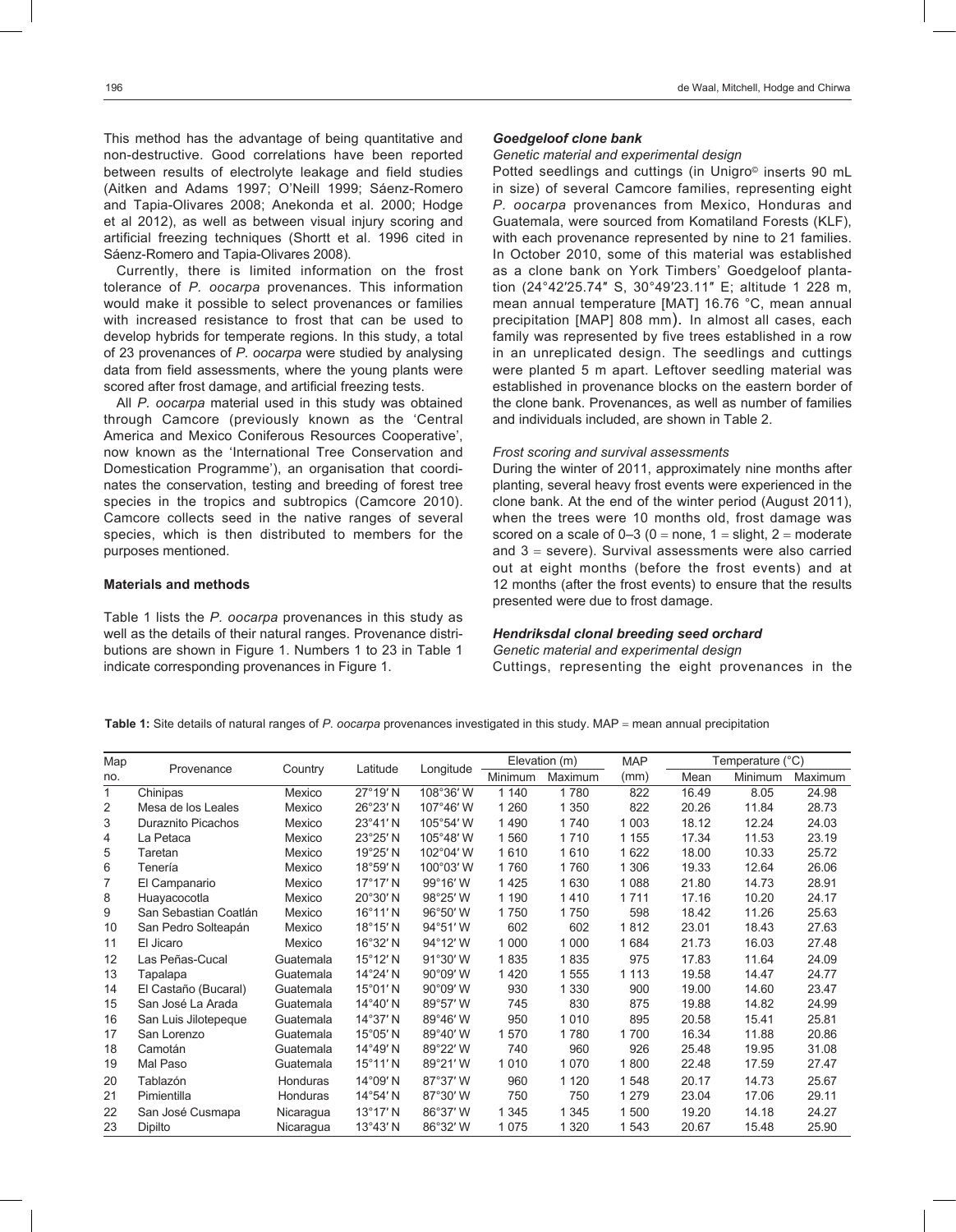Goedgeloof clone bank, were used to establish a clonal breeding seed orchard (CBSO) on York Timbers' Hendriksdal plantation in February 2011 (25°12′27.18″ S, 30°46′11.36″ E; altitude 1 310 m, MAT 16.59 °C, MAP 1 237 mm). This CBSO consisted of a large number of clones representing 98 families of the same eight provenances established at Goedgeloof. A randomised complete block design was used and each clone was represented by one individual in each of the five replications. Provenances, as well as the number of families and individuals representing each, are shown in Table 2. All of the dead or dying trees were replaced (blanked) in April (just before the onset of winter) when the trial was two months old.

#### *Survival assessments*

Several mild frost events were experienced at the CSBO during 2011. Survival assessments were carried out in the middle of winter when the trees were four months old, and again in the spring when the trees were nine months old.

#### *Artificial freezing*

#### *Genetic material and experimental design*

In 2011, *Pinus oocarpa* seed representing 17 provenances and 167 families was sourced from Camcore. Provenances, as well as the number of families and individual plants

representing these, are listed in Table 2. The seed was sown in 2012 and used to produce seedlings in 10 cm  $\times$ 10 cm plastic pots filled with composted pine bark. These were cut back to produce shoots, which would be set as cuttings for trial establishment. When the hedges were two years old and no longer needed for cutting production, they were used for artificial freezing tests, which were conducted in the winter of June 2014. The hedge plants were kept under plastic in the nursery to prevent natural frost damage until the start of the artificial freezing tests.

Six hedge plants, representing each family from all 17 provenances (Table 2) were selected for the study. The material was divided into six replications with every family from each of the provenances represented by a single plant in each replication. Control material was selected from the commercial nursery representing the following species and hybrids: 36 *Pinus patula* and *P. elliottii* seedlings and 36 cuttings representing each of the following hybrids: *P. patula* × *P. oocarpa* (Pat × Ooc), *P. elliottii* × *P. caribaea* var. *hondurensis* (Ell × CarH), *P. patula* × *P. tecunumanii* (which was produced with a high-elevation pollen source; Pat × TecH) and *P. patula* × *P. tecunumanii* (which was produced with a mix of pollen from high- and low-elevation sources; Pat  $\times$  TecM). Each of these controls was represented by six plants in each replication and maintained



**Figure 1:** Map of *Pinus oocarpa* provenance distributions in their natural ranges. Provenances corresponding to numbers on the map are indicated in Table 1 (source: William Woodbridge, Camcore)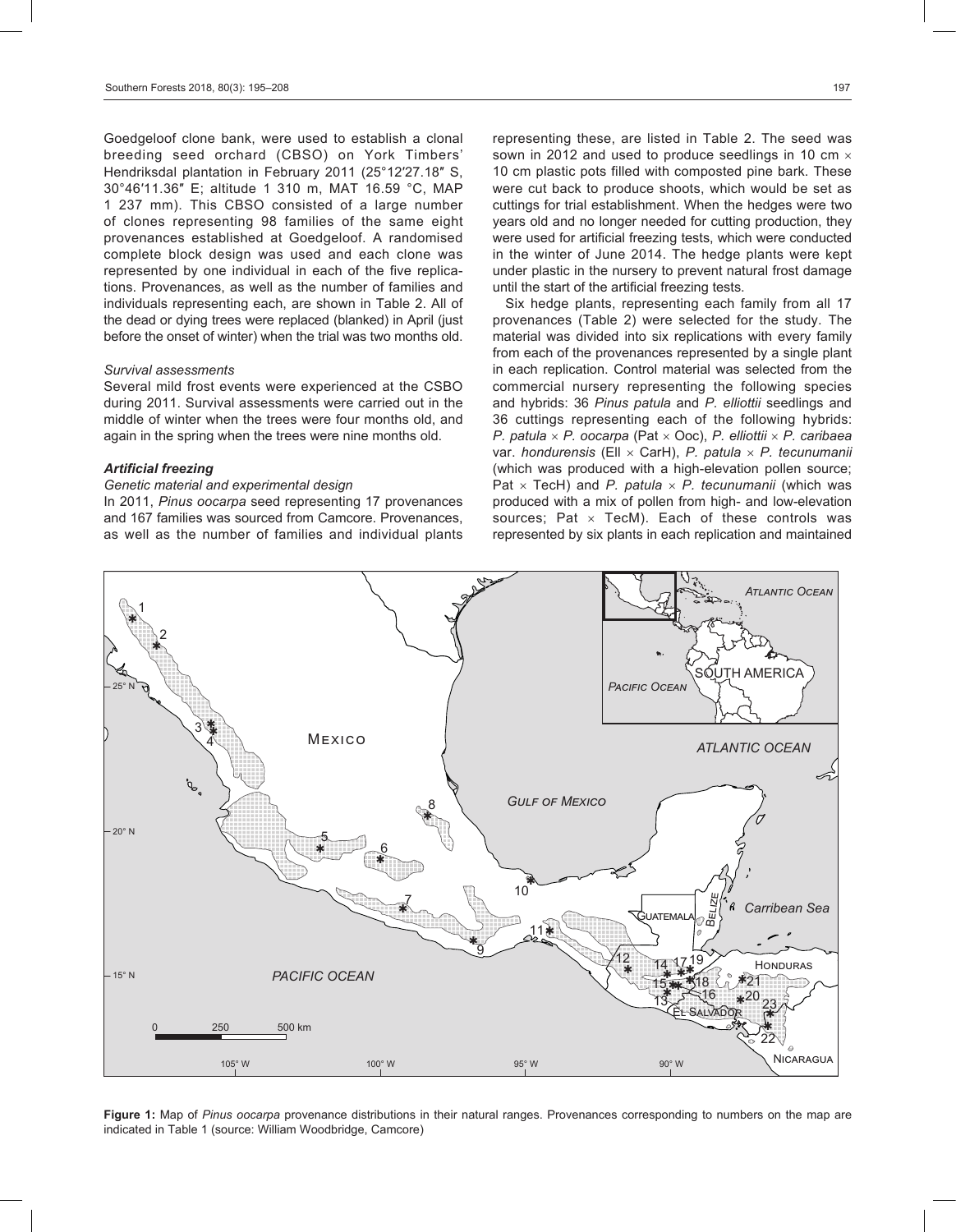in the original Unigro 98© insert (90 mL in size). All plants were watered and fertilised as necessary.

#### *Experimental methods*

For each replication, 30 succulent primary needles were collected from each hedge plant representing a family. These were cut into 2 cm pieces and placed into individual 16 mL test tubes. This was also carried out for the control treatments, except that five needles were collected from each of the six plants per replication to make up 30 needles per control treatment. Care was taken to ensure that each test tube contained exactly 30 needles, each 2 cm in length. Test tubes with needles were then placed in a refrigerator (3–5 °C) overnight before being subjected to freezing conditions the following day. On the day of freezing, the tubes of a single replication were removed from the refrigerator and placed upright into mesh wire trays. The test tubes were then placed in a walk-in cold room, which was set to −5 °C. However, a temperature logger (Huato S100-TH) that was placed in the cold room revealed that the mean minimum temperature across the replications was approximately −4 °C and fluctuated between −2.2 °C and −5.9 °C.

The potted hedge plants and controls, from which the needles had been collected for the first replication, were placed in the cold room at the same time as the tubes. The pots and inserts containing plants were completely covered with dry composted pine bark to prevent the roots from freezing.

The sequence of events for each replication was as follows:

- Day 1: Needle collection and preparation (Rep 1)
- Day 2: Needle and whole plant freezing (Rep 1)
- Day 3: Needle collection and preparation (Rep 2)
- Day 4: Needle and whole plant freezing (Rep 2), etc.

After 2 h had elapsed, the hedges and control plants were removed from the cold room and returned to the nursery. Signs of freezing damage (brown or yellowish discolouration and/or a water-soaked appearance; Lindén 2002) were allowed to develop for two days. On the third day, the damage was visually assessed by scoring each plant as either 1 (none), 2 (slight), 3 (moderate) or 4 (severe).

The tubes were left in the freezer for a further 2 h (i.e. a total of 4 h) before they were removed and allowed to thaw at room temperature for approximately 2 h. Then 10 mL deionised water was added to each tube and left overnight at room temperature. The following day, the tubes were hand shaken for 1 min to ensure that the inner-contents of the damaged cells were evenly distributed throughout the solution. The concentration of salts (or electrolytes) from the damaged cells was assessed by measuring the electrical conductivity (EC) of the solution using an AZ8306 conductivity meter. The EC was recorded in micro Siemens (µS).

#### *Statistical analysis*

All data were analysed using GenStat® 17th Edition (VSN International, Hemel Hempstead, UK). A general linear

|           |                              |                          | Goedgeloof clone bank    |                          |          | <b>Hendriksdal CBSO</b>  |             | Artificial freezing |             |
|-----------|------------------------------|--------------------------|--------------------------|--------------------------|----------|--------------------------|-------------|---------------------|-------------|
| Country   | Provenance                   | No. of                   | No. of                   | No. of                   | No. of   | No. of                   | No. of      | No. of              | No. of      |
|           |                              | families                 | clones                   | individuals              | families | clones                   | individuals | families            | individuals |
| Guatemala | Camotán                      |                          |                          |                          |          | $\overline{\phantom{0}}$ |             | 15                  | 90          |
| Guatemala | El Castaño (Bucaral)         | 15                       | 89                       | 95                       | 12       | 56                       | 275         | 4                   | 24          |
| Guatemala | Las Peñas-Cucal              | 17                       | 67                       | 97                       | 13       | 32                       | 159         | 4                   | 24          |
| Guatemala | Mal Paso                     |                          |                          |                          |          |                          |             | 10                  | 66          |
| Guatemala | San José La Arada            |                          |                          |                          |          |                          |             | 5                   | 30          |
| Guatemala | San Lorenzo                  |                          |                          |                          |          |                          |             | 15                  | 90          |
| Guatemala | San Luis Jilotepeque         |                          |                          |                          |          |                          |             | 7                   | 42          |
| Guatemala | Tapalapa                     |                          |                          |                          |          |                          |             | 4                   | 24          |
| Honduras  | Pimientilla                  |                          |                          |                          |          |                          |             | 9                   | 54          |
| Honduras  | Tablazón                     |                          |                          |                          |          |                          |             | 9                   | 54          |
| Mexico    | Chinipas                     | 21                       | 128                      | 133                      | 21       | 120                      | 595         |                     |             |
| Mexico    | <b>Duraznito Picachos</b>    |                          |                          | -                        |          |                          |             | 9                   | 54          |
| Mexico    | El Campanario                |                          |                          | $\overline{\phantom{0}}$ |          | —                        |             | 7                   | 42          |
| Mexico    | El Jicaro                    | 11                       | 21                       | 51                       | 10       | 10                       | 50          |                     |             |
| Mexico    | Huayacocotla                 |                          |                          |                          |          |                          |             | 17                  | 102         |
| Mexico    | La Petaca                    | 15                       | 69                       | 90                       | 11       | 36                       | 166         |                     |             |
| Mexico    | Mesa de los Leales           |                          | $\overline{\phantom{0}}$ | $\qquad \qquad -$        |          | $\overline{\phantom{0}}$ |             | 21                  | 127         |
| Mexico    | San Pedro Solteapán          | 13                       | 18                       | 59                       | 11       | 15                       | 75          |                     |             |
| Mexico    | San Sebastian Coatlán        | 12                       | 30                       | 62                       | 11       | 19                       | 95          |                     |             |
| Mexico    | Taretan                      | 9                        | 39                       | 53                       | 10       | 27                       | 135         |                     |             |
| Mexico    | Tenería                      |                          |                          |                          |          |                          |             | 10                  | 60          |
| Nicaragua | Dipilto                      |                          |                          |                          |          |                          |             | 9                   | 52          |
| Nicaragua | San José Cusmapa             |                          |                          |                          |          |                          |             | 10                  | 60          |
| Control   | $Ell \times Carl$ (cuttings) |                          |                          |                          |          |                          |             | Nursery bulk        | 36          |
| Control   | P. elliottii (seedlings)     |                          |                          |                          |          |                          |             | Nursery bulk        | 36          |
| Control   | P. patula (seedlings)        |                          |                          |                          |          |                          |             | Nursery bulk        | 36          |
| Control   | $Pat \times Occ$ (cuttings)  |                          |                          |                          |          |                          |             | Nursery bulk        | 36          |
| Control   | $Pat \times Tech$ (cuttings) |                          |                          |                          |          |                          |             | Nursery bulk        | 36          |
| Control   | $Pat \times Tech$ (cuttings) | $\overline{\phantom{0}}$ |                          |                          |          |                          |             | Nursery bulk        | 36          |

**Table 2:** The number of families and individuals representing all provenances studied in field and artificial freezing experiments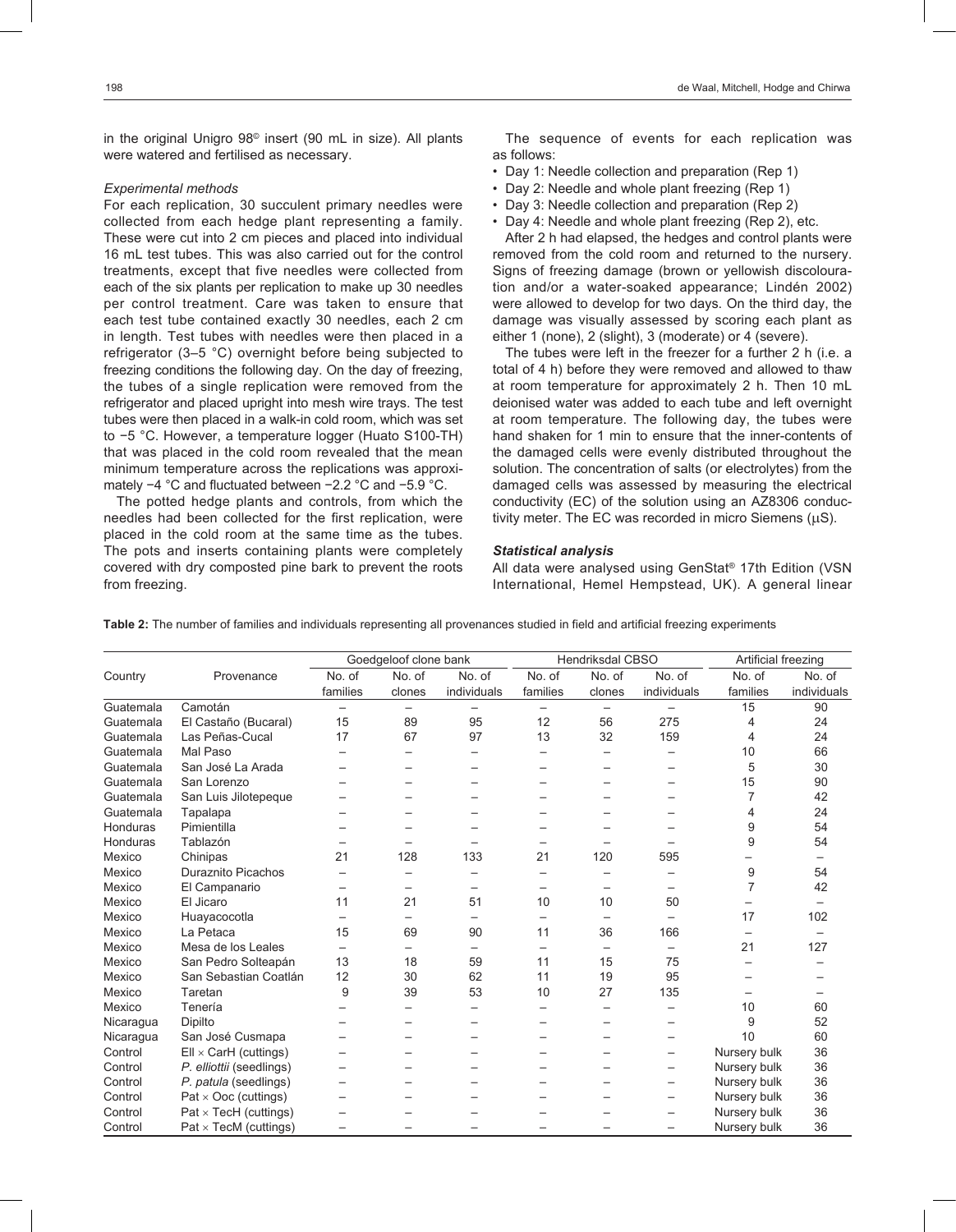model (GLM) was used to analyse the survival data from the field tests (Modelling of Binomial Proportions) as well as the frost scoring data from the field and artificial freezing tests (General Model). Duncan multiple comparison tests were used to distinguish those treatments that differed significantly. The GLM was as follows:

$$
logit(p_{ij}) = c + t_i + \varepsilon_{ij}
$$

where  $p_{ij}$  = the individual probability of survival of the *i*th treatment and the *j*th replicate,  $c =$  overall mean,  $t_i =$  the effect of the *i*th treatment, and  $\varepsilon_{ij}$  = the random variation or experimental error.

The EC data were analysed as an unbalanced analysis of variance (ANOVA) and Fisher's least significant difference (LSD) test was used to distinguish those treatments that differed significantly.

A Pearson correlation analysis was carried out on the values representing latitude, longitude, elevation, rainfall, altitude and modelled temperatures of the *P. oocarpa* provenance collection sites, and the measured survival and frost damage of these at Goedgeloof, Hendriksdal and in the artificial freezing study. Separate Pearson correlation analyses were carried out between the measured frost score and EC readings (including controls), and also between survival of provenances at Goedgeloof and Hendriksdal. The linear relationship between the variables in the correlation analyses is presented as the correlation coefficient (*r* value).

#### **Results**

#### *Goedgeloof clone bank*

Provenance survival before the frost events (eight months) was excellent (91.5–100%) and the survival for the plants representing Guatemala (95.2%) was similar to those



**Figure 2:** Twelve-month provenance survival after several frost events at Goedgeloof. Numbers in parentheses above bars indicate the number of families representing each provenance. Treatments that do not share a common letter are significantly  $(p < 0.05)$ different. Error bars represent the standard error of the mean

representing Mexico (97.3%). After the frost events (when the trees were 12 months old), the provenance survival ranged from 16.4% to 92.5% and the differences between the best- and worst-surviving provenances were highly significant (*p* < 0.001) (Figure 2). Chinipas, which had a survival rate of 92%, was significantly better than all other provenances. San Sebastian Coatlán (16% survival rate) was significantly poorer than all other provenances. The survival for all plants representing the Mexican provenances (60.3%) was significantly better than those representing Guatemala (43.9%) (Figure 3).

Similarly, an analysis of the frost score data  $(0 = none,$  $1 =$  slight,  $2 =$  moderate and  $3 =$  severe) revealed significant  $(p < 0.001)$  differences between provenances and the two countries (Figures 4 and 5). Only 10% of the trees of the most frost-tolerant provenance, Chinipas, suffered 'moderate' to 'severe' damage. By comparison, over 85% of the trees from Taretan, El Castaño and Las Peñas-Cucal were severely damaged by frost (data not shown). Only 52% of the trees representing Mexico were severely damaged, compared with 90% from Guatemala (data not shown).

The correlation analysis between latitude, longitude, elevation, rainfall, altitude and mean annual, maximum and minimum temperatures at the provenance collection sites, and the measured survival and frost score damage of these provenances at the Goedgeloof clone bank, revealed strong relationships (Table 3). Most noticeably, latitude correlated strongly with frost score (*r* = −0.87) and survival (*r* = 0.78) indicating that provenances occurring further north survived better and experienced less tissue damage after a frost event. The relationship between longitude and frost score ( $r = -0.73$ ), and longitude and survival ( $r = 0.66$ ), was weaker but showed a similar trend. That is, survival improved and tissue damage became less obvious for those plants representing provenances that occur further west. The relationship between frost score and survival was strong (*r* = 0.72) (Table 3). There was a moderately strong relationship between modelled mean minimum temperature and frost score (*r* = 0.4772), and survival (*r* = −0.3763), indicating that provenances that occurred in colder regions



**Figure 3:** Twelve-month survival for the plants representing Mexico and Guatemala after several frost events at Goedgeloof. Treatments that do not share a common letter above the bars are significantly ( $p < 0.05$ ) different. Error bars represent the standard error of the mean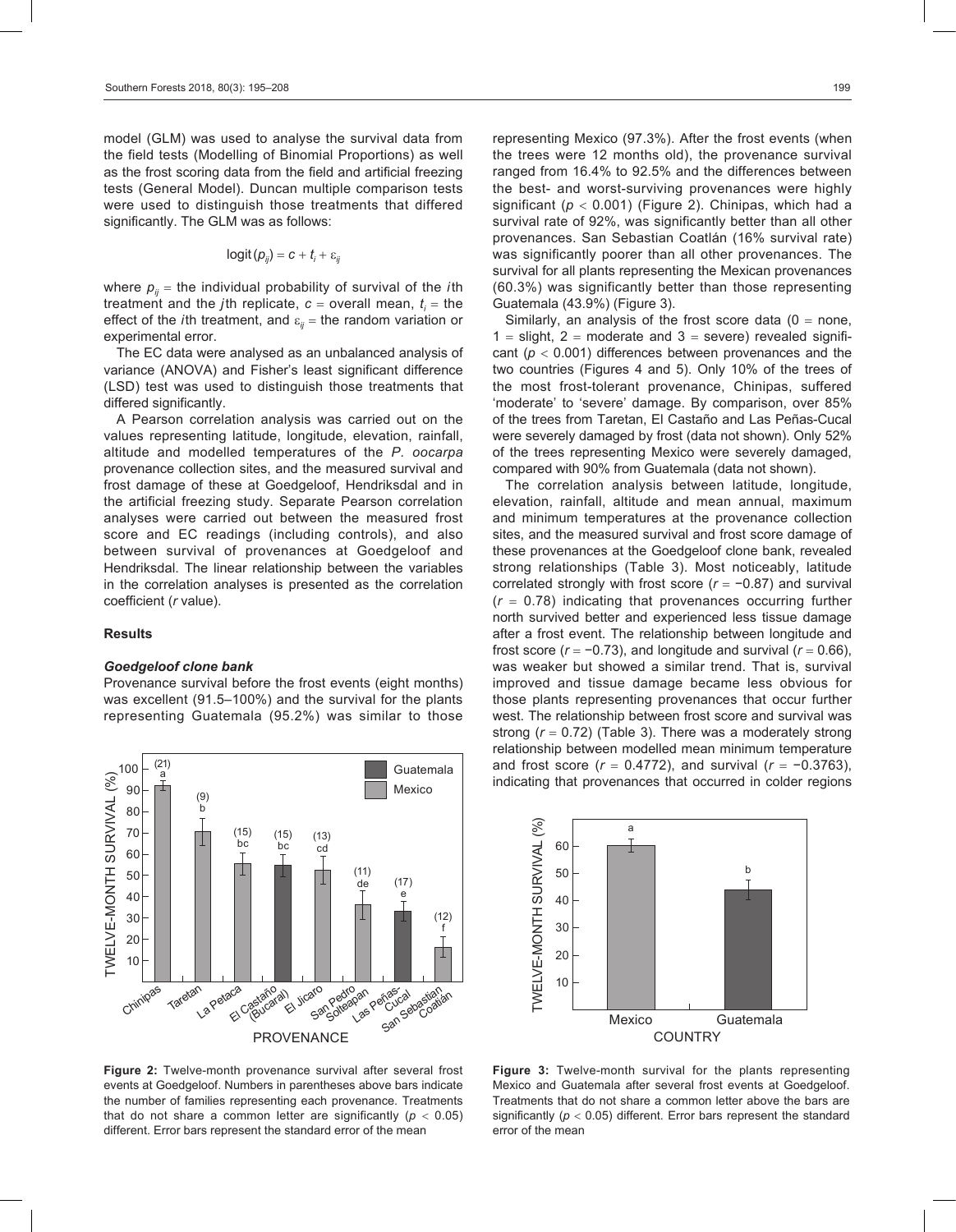

**Figure 4:** Mean frost score for provenances at the Goedgeloof clone bank. Numbers in parentheses above bars indicate the number of families representing each provenance. Treatments that do not share a common letter above the bars are significantly  $(p < 0.05)$  different. Error bars represent the standard error of the mean



**Figure 5:** Mean frost score for those trees representing Mexico and Guatemala at the Goedgeloof clone bank. Treatments that do not share a common letter above the bars are significantly  $(p < 0.05)$  different. Error bars represent the standard error of the mean

displayed less tissue damage and survived better after the frost event. This also provides evidence that the modelled temperatures (Hijmans et al. 2005) at the locations of the various provenances are reasonably accurate. Neither the elevation value, nor the amount of rainfall at the provenance collection sites, correlated well or meaningfully with survival or frost damage.

#### *Hendriksdal clonal trial*

When the trees were assessed at four months old (mid-winter), but prior to the main frost events, provenance survival ranged from 85.26% (San Sebastian Coatlán) to 97.65% (Chinipas) and the survival of some of the provenances differed significantly (*p* < 0.001). However, there was no difference between the survival of the trees representing Guatemala (92.4%) and Mexico (94.6%).

After the winter period (when the trees were nine months old), the survival of the provenances ranged from 70.5% (San Sebastian Coatlán) to 94.3% (Chinipas) (Figure 6) and the survival for the trees representing Mexico (88.2%) was significantly better than those representing Guatemala (80.7%) (Figure 7). The linear relationship between the survival of the provenances at four and nine months was strong  $(r = 0.84)$ .

Similar to the results from Goedgeloof, the latitude at which the provenances occur naturally correlated strongly with survival  $(r = 0.83)$  (Table 4). Again, the correlation between longitude and survival was less  $(r = 0.64)$ but meaningful. Interpreted, these findings indicate that trees which occur in the more north-western ranges of the species natural distribution, survive better under freezing temperatures. The relationship between the mean maximum temperature at the provenance locations and nine-month survival was weaker (*r* = −0.35) than at the Goedgeloof site (where freezing temperatures were more severe). There was no clear and meaningful correlation between the survival of the provenances in this trial and mid-point-elevation or the measured rainfall.

Although differences in survival between many provenances at Hendriksdal were not significant, a comparison between the two field studies revealed that the survival of the eight common provenances at the Goedgeloof and Hendriksdal sites, after the winter period, was very similar (*r* = 0.78) (Figure 8).

**Table 3:** Strength of the linear relationship (presented as the correlation coefficient, *r*) between, latitude (decimal), longitude (decimal), Frost score, elevation (m asl), rainfall (mm) and mean, maximum and minimum temperature (temp.; °C) at the provenance collection sites, and the measured survival and frost damage at the Goedgeloof clone bank

|                           | <b>Frost Score</b> | Survival 12 months | Latitude  | Lonaitude | $E$ levation <sup>1</sup> | Rainfall | Mean temp.               | Max. temp. |
|---------------------------|--------------------|--------------------|-----------|-----------|---------------------------|----------|--------------------------|------------|
| Survival 12 months        | $-0.7152$          |                    |           |           |                           |          |                          |            |
| Latitude                  | $-0.8738$          | 0.7761             |           |           |                           |          |                          |            |
| Longitude                 | $-0.7294$          | 0.6576             | 0.9452    |           |                           |          |                          |            |
| $E$ levation <sup>1</sup> | 0.0136             | $-0.1211$          | 0.1247    | 0.3087    |                           |          |                          |            |
| Rainfall                  | 0.2362             | 0.1344             | $-0.0776$ | $-0.0882$ | $-0.6308$                 |          |                          |            |
| Mean temp.                | 0.3653             | $-0.3350$          | $-0.4702$ | $-0.5497$ | $-0.8568$                 | 0.7013   | $\overline{\phantom{m}}$ |            |
| Max. temp.                | 0.0235             | $-0.1434$          | $-0.1555$ | $-0.1500$ | $-0.6110$                 | 0.6560   | 0.7711                   |            |
| Min. temp.                | 0.4772             | $-0.3763$          | $-0.5516$ | $-0.6604$ | $-0.8361$                 | 0.6061   | 0.9475                   | 0.5270     |
|                           |                    |                    |           |           |                           |          |                          |            |

1 The mid-point between the highest and lowest elevation points where the provenances occur naturally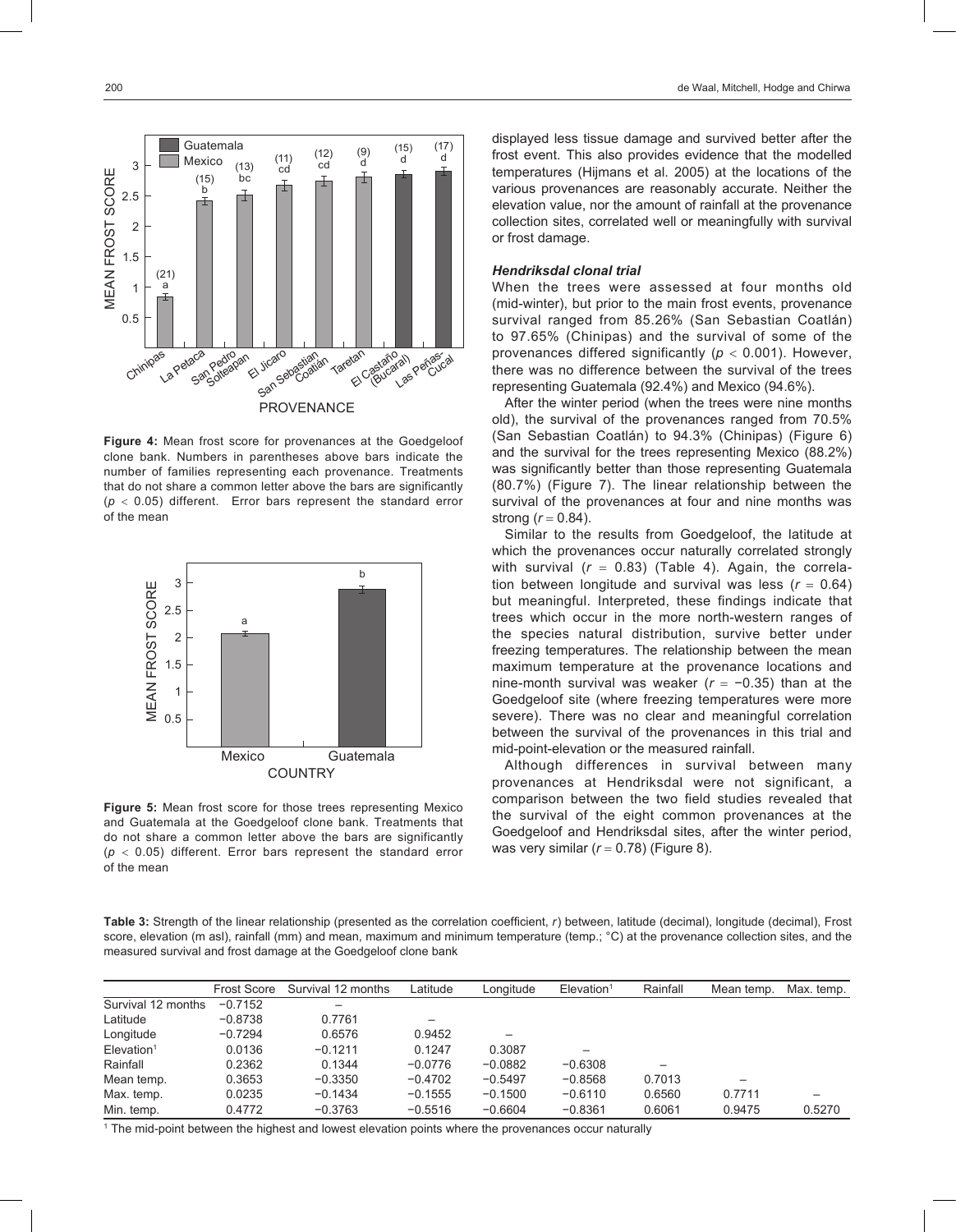#### *Artificial freezing*

The analysis of the electrolyte leakage test revealed significant (*p* < 0.001) differences at the country, provenance and family level. All of the controls ranked better than the *P. oocarpa* provenances (Figure 9). *Pinus patula* had the lowest mean EC reading (18.89 µS), followed by *P. elliottii* (22.83  $\mu$ S), Pat  $\times$  Ooc (23.66  $\mu$ S), Pat  $\times$  TecH (24.5  $\mu$ S), Ell  $\times$  Car (27 uS) and Pat  $\times$  TecM (27.39 uS). However, only *P. patula* had a significantly lower EC reading than Ell  $\times$  Car and Pat  $\times$  TecM.

Mean EC readings for the *P.oocarpa* provenances ranged from 30.14 µS (Las Peñas-Cucal) to 48.1 µS (San José La Arada) with several provenances at the furthest ends of this range differing significantly ( $p < 0.05$ ) (Figure 9). The samples that represented the two provenances in Nicaragua (35.52  $\mu$ S) and those in Mexico (36.16  $\mu$ S) were significantly different to those from Guatemala (40.99  $\mu$ S) and Honduras  $(41.9 \,\mu S)$  (Figure 10).

The analysis of the frost score data  $(1 =$  none,  $2 =$ slight,  $3 =$  moderate and  $4 =$  severe) revealed significant differences at the country, provenance and family level. *Pinus elliottii* had the lowest mean frost score (1.0), followed by *P. patula* (1.14), Ell  $\times$  Car (1.22), Pat  $\times$  Ooc (1.33), Pat  $\times$  TecH (1.33) and Pat  $\times$  TecM (1.36). However, the differences between the control treatments were not significant (*p* < 0.05).

Mean frost scores for the provenances ranged from 1.57 (Duraznito Picachos) to 2.84 (San Luis Jilotepeque) (Figure 11). The two least-affected provenances, Duraznito Picachos and Mesa de los Leales, were significantly different than all the rest. Although Huayacocotla was not as tolerant as Duraznito Picachos and Mesa de los Leales, it was significantly more tolerant than many of the others.

The mean frost damage scores for those plants representing Mexico (2.02) was significantly lower than those representing Nicaragua (2.40), which was lower than those that represented Guatemala (2.62) and Honduras (2.68) (Figure 12).

The correlation analysis revealed that the mean frost score for each provenance correlated strongly with latitude (*r* = −0.84) and longitude (*r* = −0.81). Unlike the Hendriksdal and Goedgeloof field studies, there were moderately strong negative correlations between both minimum and maximum elevation values, at which the provenances occurred, and mean conductivity (EC) and frost score (FS) readings. The strength of these relationships ranged



**Figure 6:** Nine-month survival of provenances after the frost events at the Hendiksdal CBSO. Numbers in parentheses above bars indicate the number of families representing each provenance. Treatments that do not share a common letter above the bars are significantly ( $p < 0.05$ ) different. Error bars represent the standard error of the mean



**Figure 7:** Nine-month survival for the plants representing Mexico and Guatemala after frost events at Hendriksdal. Treatments that do not share a common letter above the bars are significantly  $(p < 0.05)$  different. Error bars represent the standard error of the mean

Table 4: Strength of the linear relationship (presented as the correlation coefficient, r) between, latitude (decimal), longitude (decimal), elevation (m asl), rainfall (mm) and mean, maximum and minimum temperature (temp.; °C) at the provenance collection sites, and the measured survival at the Hendriksdal clonal trial

|                           |           | Survival 4 months Survival 9 months | Latitude  | Longitude | $E$ levation <sup>1</sup> | Rainfall | Mean temp | Max. temp. |
|---------------------------|-----------|-------------------------------------|-----------|-----------|---------------------------|----------|-----------|------------|
| Survival 9 months         | 0.8369    | $\overline{\phantom{m}}$            |           |           |                           |          |           |            |
| Latitude                  | 0.5383    | 0.8331                              |           |           |                           |          |           |            |
| Longitude                 | 0.2947    | 0.6406                              | 0.9452    |           |                           |          |           |            |
| $E$ levation <sup>1</sup> | $-0.2401$ | $-0.0489$                           | 0.1247    | 0.3087    |                           |          |           |            |
| Rainfall                  | 0.2316    | $-0.0171$                           | $-0.0776$ | $-0.0882$ | $-0.6308$                 |          |           |            |
| Mean temp.                | $-0.0483$ | $-0.3545$                           | $-0.4702$ | $-0.5497$ | $-0.8568$                 | 0.7013   |           |            |
| Max. temp.                | $-0.0360$ | $-0.3327$                           | $-0.1555$ | $-0.1500$ | $-0.6110$                 | 0.6560   | 0.7711    |            |
| Min. temp.                | $-0.0470$ | $-0.3078$                           | $-0.5516$ | $-0.6604$ | $-0.8361$                 | 0.6061   | 0.9475    | 0.5270     |

1 The mid-point between the highest and lowest elevation points where the provenances occur naturally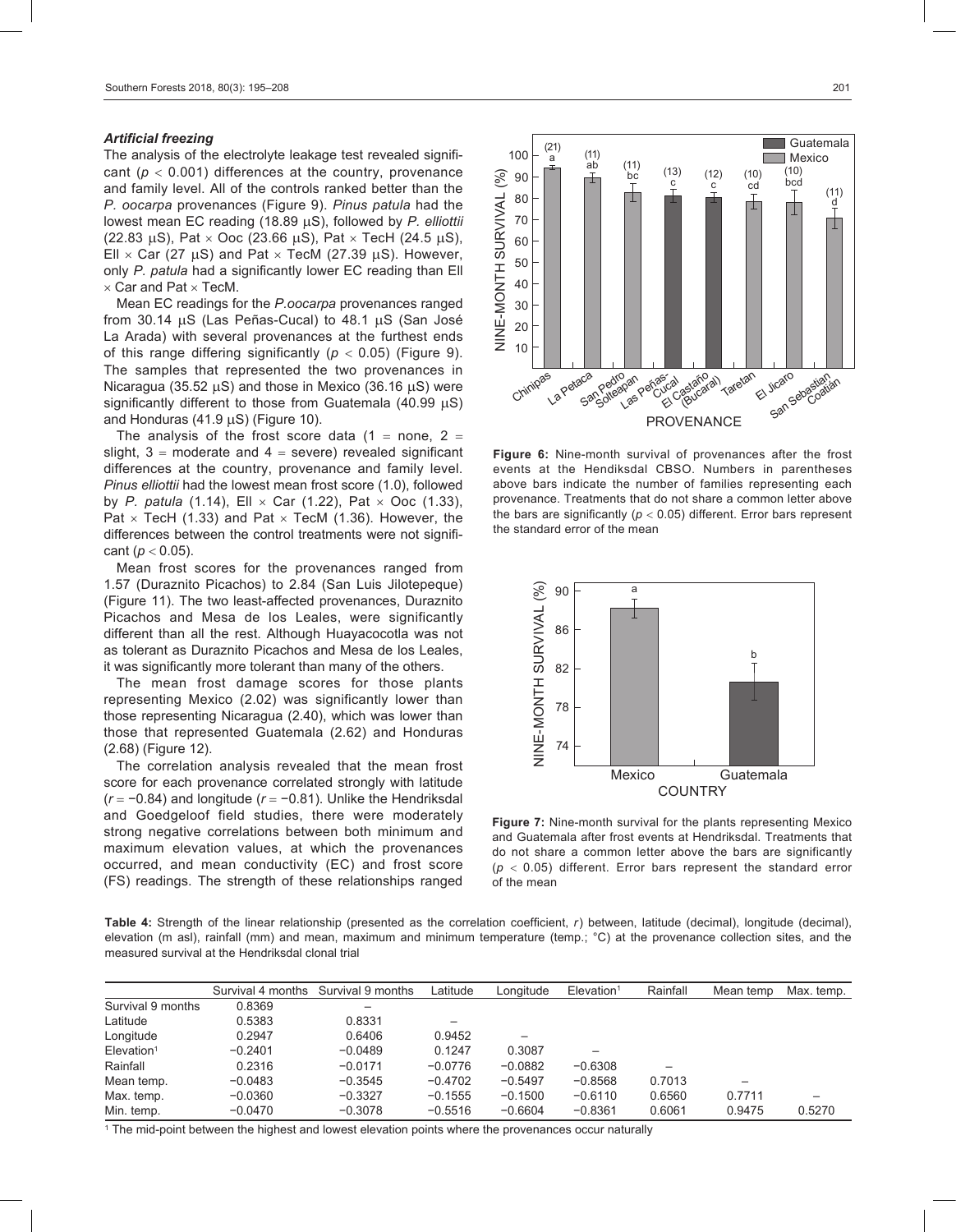

provenances at Goedgeloof and Hendriksdal at the end of winter

from *r* = −0.48 (minimum elevation and FS) and *r* = −0.64 (minimum elevation and EC). These indicate that seedlings or young trees representing provenances that occur at a higher elevation had less damage to the plant tissue under freezing conditions. The modelled mean minimum temperature, at which the provenances occurred naturally, correlated meaningfully with FS (*r* = 0.6274) and the EC readings  $(r = 0.4965)$ , indicating that the plants representing the provenances that experience lower minimum temperatures experienced less tissue damage after freezing. As observed with the previous field studies, there was no relationship between the mean rainfall at the locations where the provenances occur naturally, and the **Figure 8:** Linear regression between survival of the eight common EC or FS readings in the artificial freezing study (Table 5).



**Figure 9:** Mean electrical conductivity (EC) reading of the controls and *Pinus oocarpa* provenances in the electrolyte leakage test. Numbers in parentheses above bars indicate the number of families representing each provenance. Treatments that do not share a common letter above the bars are significantly  $(p < 0.05)$  different). Error bars represent the standard error of the mean



**Figure 10:** Mean electrical conductivity (EC) reading for the plants representing the different countries and controls. Treatments that do not share a common letter are significantly ( $p < 0.05$ ) different. Error bars represent the standard error of the mean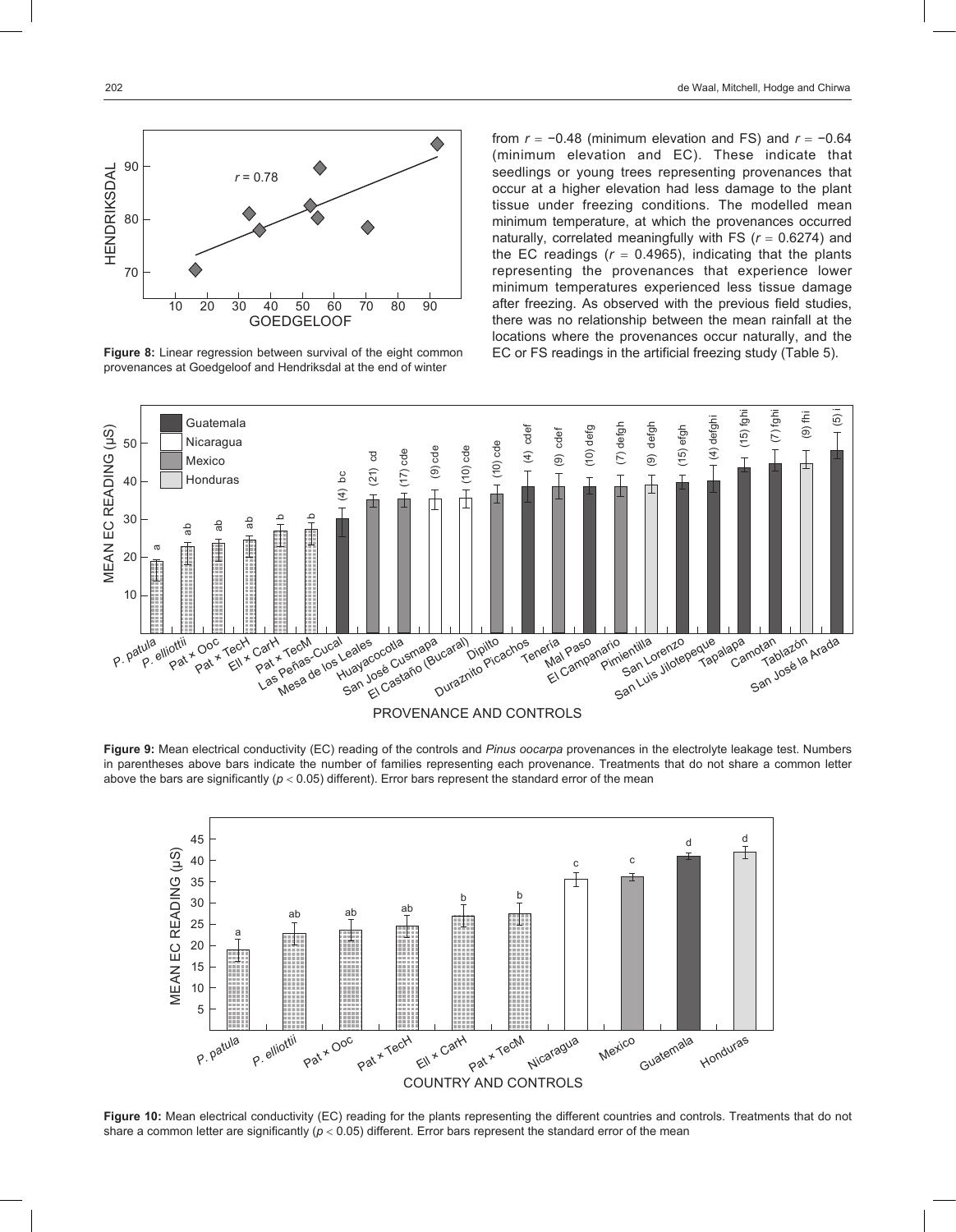

**Figure 11:** Mean frost score for the commercial controls and provenances in the artificial freezing study. Numbers in parentheses above bars indicate the number of families representing each provenance. Treatments that do not share a common letter above the bars are significantly (*p* < 0.05) different. Error bars represent the standard error of the mean



**Figure 12:** Mean frost score for the plants representing the commercial control and countries in the artificial freezing study. Treatments that do not share a common letter above the bars are significantly (*p* < 0.05) different. Bars represent the standard error of the mean

Table 5: Strength of the linear relationship (presented as the correlation coefficient, r) between, latitude (decimal), longitude (decimal), elevation (m asl), rainfall (mm) and mean, maximum and minimum temperature (temp.; °C) at the provenance collection sites, and mean electrical conductivity (EC) and mean frost score (FS) in the artificial screening study

|                           | Mean FS   | Mean EC   | Latitude  | Longitude | $E$ levation <sup>1</sup> | Rainfall  | Mean temp | Max. temp. |
|---------------------------|-----------|-----------|-----------|-----------|---------------------------|-----------|-----------|------------|
| Mean EC                   | 0.5714    |           |           |           |                           |           |           |            |
| Latitude                  | $-0.8409$ | $-0.3091$ |           |           |                           |           |           |            |
| Longitude                 | $-0.8094$ | $-0.2961$ | 0.9605    |           |                           |           |           |            |
| $E$ levation <sup>1</sup> | $-0.5353$ | $-0.6363$ | 0.3254    | 0.455     |                           |           |           |            |
| Rainfall                  | 0.1548    | $-0.1941$ | $-0.2397$ | $-0.3083$ | 0.0835                    |           |           |            |
| Mean temp.                | 0.425     | 0.3519    | $-0.2257$ | $-0.2356$ | $-0.6468$                 | $-0.1932$ | -         |            |
| Max. temp.                | 0.1523    | 0.1467    | 0.1173    | 0.1119    | $-0.4724$                 | $-0.2664$ | 0.9097    |            |
| Min. temp.                | 0.6274    | 0.4965    | $-0.5381$ | $-0.5512$ | $-0.7046$                 | $-0.0799$ | 0.9028    | 0.6428     |

1 The mid-point between the highest and lowest elevation points where the provenances occur naturally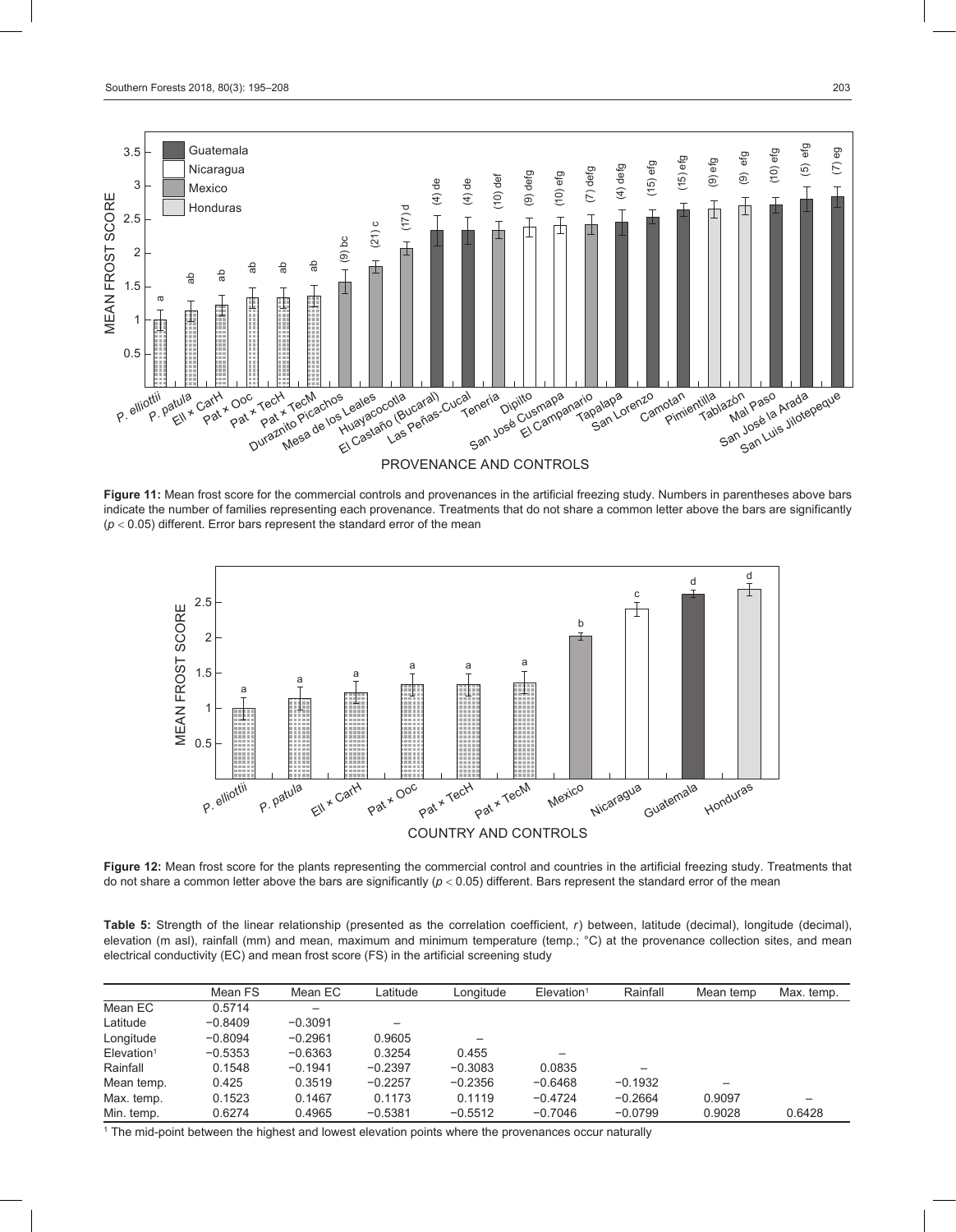The correlation between mean frost score and the EC reading for the *P. oocarpa* provenances was moderate  $(r = 0.57)$  in this study (Table 5). However, if the EC and FS values for the controls were included, then the correlation between the mean EC and FS values increased to  $r = 0.89$ (Figure 13).

#### *Summary of results*

Each provenance in the Goedgeloof clone bank and artificial freezing studies were categorised as poor, moderate or good, (Table 6) based on the following criteria:

• Field survival results: 0–50% (poor), 50–80% (moderate), 80–100% (good).



**Figure 13:** Linear relationship between mean freezing score and electrical conductivity reading for the provenances and controls in the artificial freezing study

- Frost scores: 0–1 (good), 1–2.5 (moderate), 2.5–3 (poor)
- Electrical conductivity: provenances were grouped based on significant differences shown in Figure 9. Treatments that are labelled with bc–cde were regarded as good, cdef–defghi as moderate and fghi–i as poor.

An overall rating was also assigned to each provenance to guide decisions based on cold tolerance. Results from the Hendriksdal CBSO were excluded from the summary as there were few significant differences between provenances.

# **Discussion**

All three procedures used to assess the relative tolerance or susceptibility of young plants to freezing temperatures in these studies, viz. (1) assessing survival or visually scoring the damage to seedlings after frost events in the field, (2) scoring damage to potted plants after exposure to freezing temperatures in a more controlled environment and (3) freezing needles of seedlings and measuring the amount of electrolytes leached from the damaged cells, proved valuable. This is clear from the similar rankings for many of the common provenances in each of the studies.

Of the various tests conducted, the most reliable are those where whole plants were exposed to freezing temperatures either in the field or under artificial conditions. These tests give the most realistic reflection of how the entire plant responds to cold stress. Specific plant tissues (stems, needles and buds) have been shown to respond differently to cold stress (Burr et al. 1990), and therefore the combined response determines the ability of the plant to resist, or recover from, freezing injury. The few discrepancies in the rankings between the survival results and the frost score

**Table 6:** Summary of results categorising each provenance in terms of expected cold tolerance (based on performance in the Goedgeloof clone bank and artificial freezing studies)

|           |                       | Goedgeloof clone bank |                          |             | Artificial freezing |               |  |
|-----------|-----------------------|-----------------------|--------------------------|-------------|---------------------|---------------|--|
| Country   | Provenance            | Survival percentage   | Frost score              | Frost score | Electrolyte leakage | Overall       |  |
| Guatemala | Camotán               |                       |                          | Poor        | Poor                | Poor          |  |
| Guatemala | El Castaño (Bucaral)  | Moderate              | Poor                     | Moderate    | Moderate            | Poor-Moderate |  |
| Guatemala | Las Peñas-Cucal       | Poor                  | Poor                     | Moderate    | Good                |               |  |
| Guatemala | Mal Paso              |                       |                          | Poor        | Moderate            | Poor-Moderate |  |
| Guatemala | San José La Arada     |                       |                          | Poor        | Poor                | Poor          |  |
| Guatemala | San Lorenzo           |                       |                          | Poor        | Moderate            | Poor-Moderate |  |
| Guatemala | San Luis Jilotepeque  |                       |                          | Poor        | Poor                | Poor          |  |
| Guatemala | Tapalapa              |                       |                          | Moderate    | Moderate            | Moderate      |  |
| Honduras  | Pimientilla           |                       | $\overline{\phantom{0}}$ | Poor        | Moderate            | Poor-Moderate |  |
| Honduras  | Tablazón              |                       |                          | Poor        | Poor                | Poor          |  |
| Mexico    | Chinipas              | Good                  | Good                     |             |                     | Good          |  |
| Mexico    | Duraznito Picachos    |                       |                          | Moderate    | Moderate            | Moderate      |  |
| Mexico    | El Campanario         |                       |                          | Moderate    | Moderate            | Moderate      |  |
| Mexico    | El Jicaro             | Poor                  | Poor                     |             |                     | Poor          |  |
| Mexico    | Huayacocotla          |                       |                          | Moderate    | Good                | Moderate-Good |  |
| Mexico    | La Petaca             | Moderate              | Moderate                 |             |                     | Moderate      |  |
| Mexico    | Mesa de los Leales    |                       |                          | Moderate    | Good                | Moderate-Good |  |
| Mexico    | San Pedro Solteapán   | Poor                  | Moderate                 |             |                     | Poor-Moderate |  |
| Mexico    | San Sebastian Coatlán | Moderate              | Poor                     |             |                     | Poor-Moderate |  |
| Mexico    | Taretan               | Moderate              | Poor                     |             |                     | Poor-Moderate |  |
| Mexico    | Tenería               |                       |                          | Moderate    | Good                | Moderate-Good |  |
| Nicaragua | Dipilto               |                       |                          | Moderate    | Good                | Moderate-Good |  |
| Nicaragua | San José Cusmapa      |                       |                          | Moderate    | Good                | Moderate-Good |  |

\* Results for Las Peñas-Cucal were inconclusive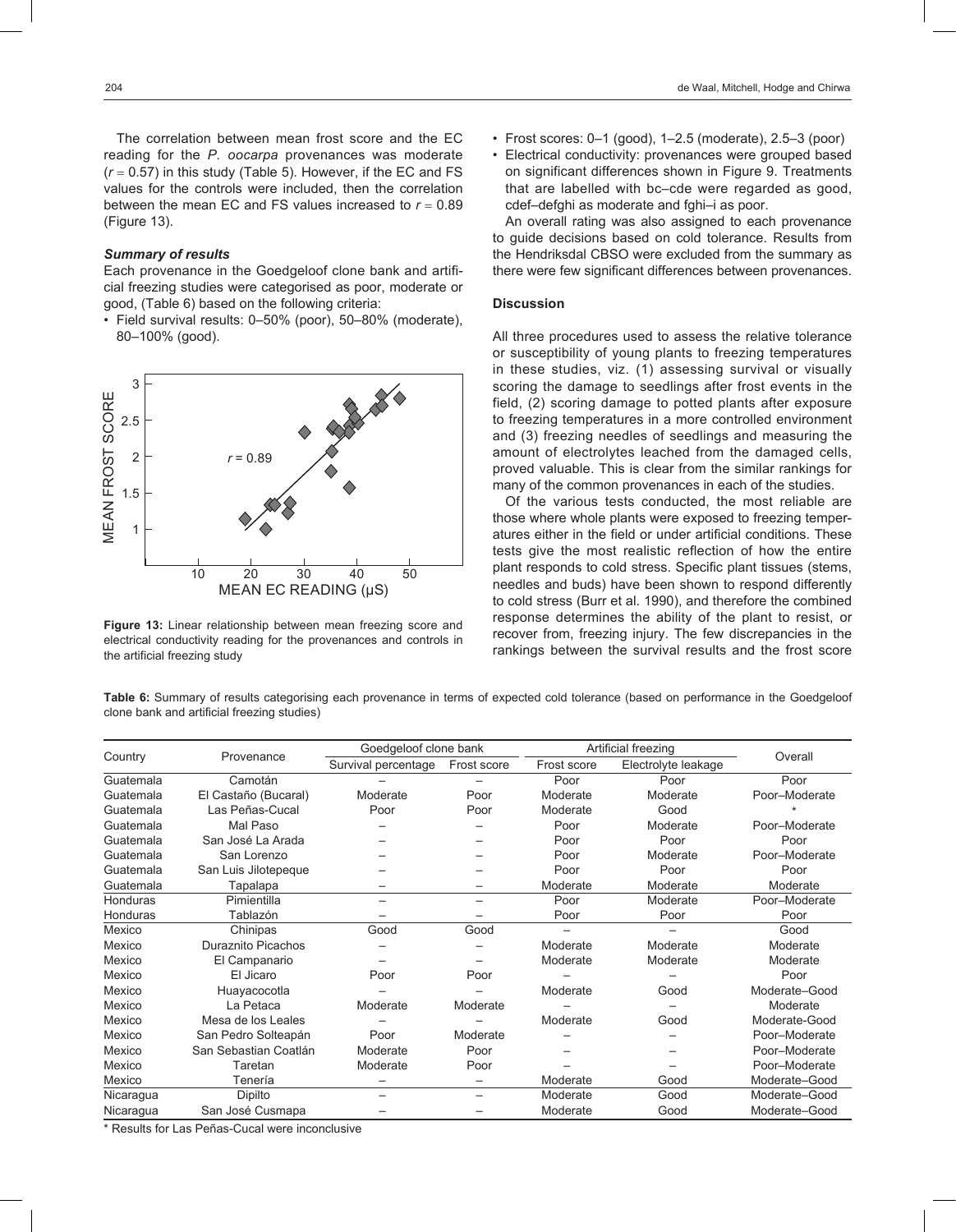damage in the field studies are probably attributed to the subjectivity of frost scores. Therefore, it is suggested that using survival or scoring seedlings for signs of damage after freezing events is a preferred method to identify genetic material with greater cold tolerance from a population of trees that are generally considered to be frost susceptible such as *P. oocarpa*.

Although artificial screening provided meaningful results in the study using EC, most other researchers calculate relative conductivity (RC) and/or injury index (II) (Rehfeldt 1980; Glerum 1985; Burr et al. 1990; Hodge et al. 2012) to determine frost tolerance from electrolyte leakage tests. These measurements are calculated by comparing post-freezing EC (as was done in this study) with a second EC reading taken from damaged tissue after needles are exposed to high temperatures. The two values are compared to determine how much cytoplasm was lost during the freezing event relative to the total available cytoplasm stored in the cells. In this study, electrolyte leakage on its own appeared to be rather accurate, as most provenances were well predicted in the correlation with FS (Figure 13). However, Duraznito Picachos and Las Peñas-Cucal may have been better predicted if RC was calculated. A comparison of the two methods warrants further investigation.

The data generated from these studies illustrate the importance of testing a large sample. This is probably more applicable when conducting artificial freezing studies such as the electrolyte leakage test. For example, the correlation between the family ranking (represented by six seedlings per family) in the electrolyte leakage and FS studies was poor, but when these were grouped by provenance the correlation improved significantly.

Classifying Las Peñas-Cucal, which is the most northern of the Guatemalan provenances, required further investigation. It performed poorly in the Goedgeloof field study where it was represented by 17 families or 97 trees. However, it was the best-ranked provenance in the electrolyte leakage test where it was represented by four families or 24 seedlings. When the results were interrogated, we observed that nearly 50% of the plants from the same four families that showed high levels of tolerance in the artificial freezing studies, recovered after the severe frost events at Goedgeloof. In comparison, only 30% of the plants from other families from Las Peñas-Cucal recovered after the frost events at Goedgeloof.

From subsequent discussions with Prof. Bill Dvorak (previous director of Camcore), we learnt that despite the high altitude, Las Peñas-Cucal only experiences occasional frosts and these events are usually not severe. This would explain the relative susceptibility of this provenance to extreme cold in the present study. Furthermore, the variation in frost tolerance observed between the trees representing Las Peñas-Cucal is likely due to the fact that it is the only provenance from Guatemala that is more closely related to the Mexican provenances (Dvorak et al. 2009). There will, therefore be genotypes in this population that carry the cold tolerance of the Mexican provenances.

Although there were no significant ( $p < 0.5$ ) differences between most of the controls in the artificial freezing studies, the rankings of *P. patula*, *P. elliottii*, Pat × TecH, Ell  $\times$  CarH and Pat  $\times$  TecM (which was produced with a pollen mix consisting of both high- and low-elevation provenances) were as expected in both the electrolyte leakage and whole-plant freezing test. If we can use ranking as a reliable measure, we would expect the Pat  $\times$  Ooc hybrid to rank alongside Pat  $\times$  TecM due to the similarity in the susceptibility of *P. oocarpa* and the low-elevation source of *P. tecunumanii* to freezing temperatures. Unfortunately, no provenance information was available on the *P. oocarpa* pollen sources used in the Pat  $\times$  Ooc cross. It is possible that pollen was sourced from trees representing one or more of the more cold-tolerant Mexican provenances.

It was clear that geographical reference, especially latitude and to a lesser extent longitude, was the main factor in determining relative cold tolerance in these studies. As seen from the field studies, Chinipas, which is the most north-westerly located provenance in Mexico (27°19′ N, 108°36′ W), had the highest survival rate at both Goedgeloof and Hendriksdal after winter. It also had the lowest mean frost score at Goedgeloof. In the artificial freezing studies, Mesa de los Leales, which occurs close to Chinipas, ranked second for cold tolerance. Duraznito Picachos, which is the third most northerly located provenance (23°41′ N), had the lowest frost score in the artificial freezing test. La Petaca, which is located just south of Duraznito Picachos, ranked second best for post-winter survival and had the second lowest mean FS at Goedgeloof. The Central Mexican provenance Taretan (19°25′ N, 102°04′ W) survived well at Goedgeloof, and Huayococotla, which occurs to the east at a similar latitude (20°30′ N, 98°25′ W) ranked well in the artificial freezing study. Interestingly, the relationship between latitude and cold tolerance has also been reported for *Pinus contorta* (Nilsson 2001).

In keeping with this trend, San Sebastian Coatlán (16°11′ N) and El Jicaro (16°32′ N), which are the two most southern Mexican provenances tested, survived very poorly after the frost events at Goedgeloof. This is despite the fact that San Sebastian Coatlán is located at a very high altitude (1 750 m).

Within Guatemala, the mean of the 17 families representing the isolated provenance of Las Peñas-Cucal (1 835 m) showed no cold tolerance in the field studies, where it was represented by many trees, despite the fact that it occurs naturally at one of the highest altitudes of all of the *P. oocarpa* provenances. However, the altitude at which the less distantly positioned provenances in the south-eastern region of Guatemala occur appear important. For example, Tapalapa (1 420–1 555 m) and San Lorenzo (1 570–1 780 m) ranked more tolerant in the electrolyte leakage and whole-plant freezing studies than San Luis Jilotepeque (950–1 010 m), Camotán (740–960 m) and San José la Arada (745–830 m). Other studies have also found evidence of a correlation between the cold hardiness in conifers with changes in elevation (Sáenz-Romero and Tapia-Olivares 2008; Hodge et al. 2012). Therefore, in the absence of experimental data, these observations can be used as a basis to predict the frost tolerance of *P. oocarpa* populations not included in these studies.

The meaningful correlation between both survival and tissue damage, and the modelled temperatures at which the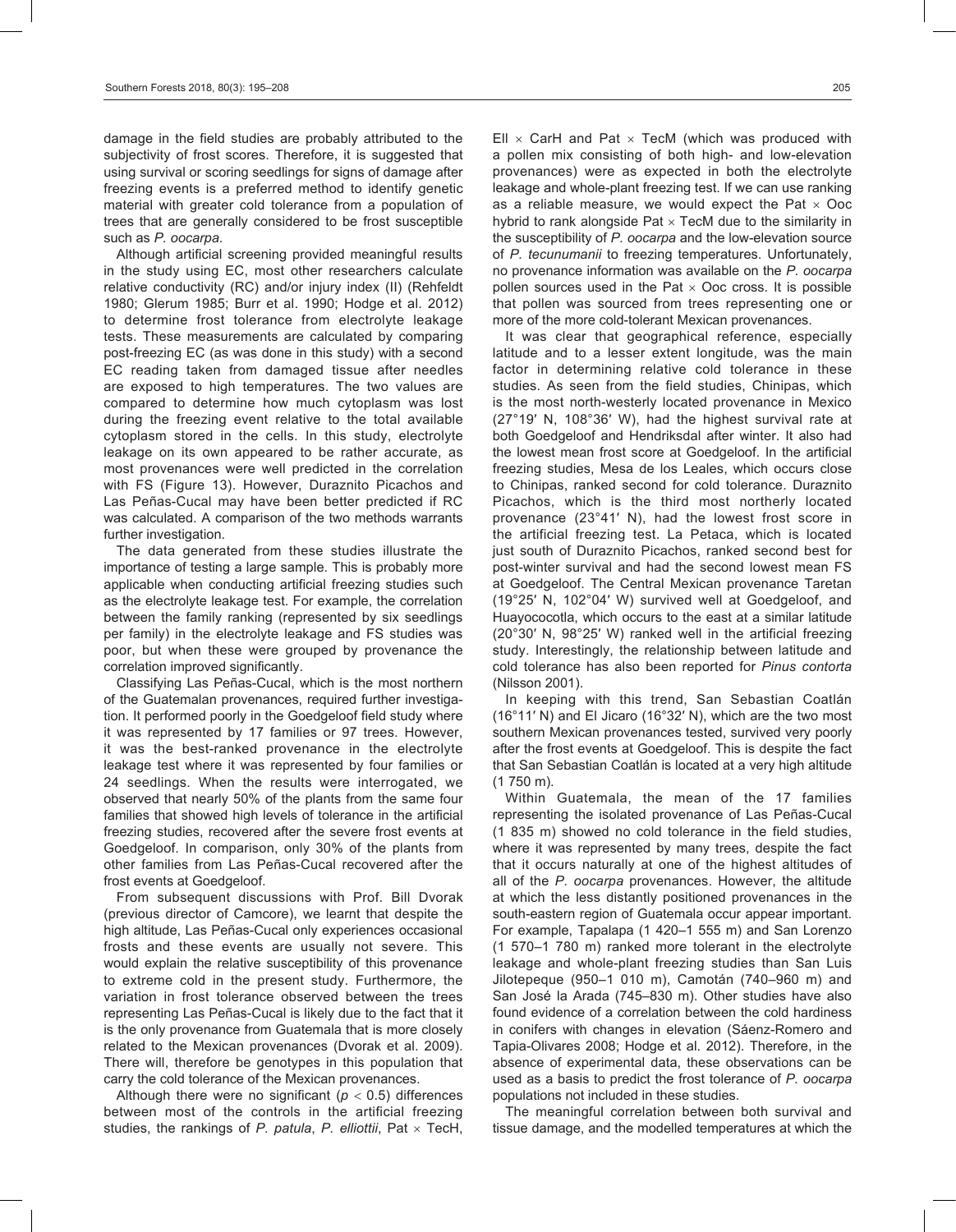provenances occur naturally (Hijmans et al. 2005) provided evidence that these modelled temperatures provide an accurate reflection of the climatic conditions at these sites.

The improved tolerance to cold temperatures amongst the Mexican provenances, relative to those in Honduras, concurs with the work carried out by Hodge et al. (2012). It can be theorised that provenances occurring in northwestern Mexico evolved with thicker needles to protect them from desiccation during the dry season in these regions, which made them more resistant to the desiccating effects of freezing injury (WS Dvorak pers. comm., 2016). The close relationship between drought tolerance and cold tolerance in plants has been reported elsewhere (Beck et al. 2007).

The relatively low latitude, and warmer modelled minimum temperatures (Hijmans et al. 2005), of the Guatemalan provenances explains their susceptibility to freezing temperatures in the artificial freezing study. For the same reason, the high frost scores (tissue damage) of the two Nicaraguan provenances, Dipilto and San José Cusmapa, compared with Mexican provenances makes sense. In the electrolyte leakage test, however, the tolerance of the two Nicaraguan provenances, compared with all of the Mexican provenances, were no different. This illustrates the need for multiple tests when carrying out electrolyte leakage studies to confirm results. It should also be noted that Dipilto and San José Cusmapa occur on the border of southern Honduras, but some distance from the two other provenances representing central Honduras in these studies. Therefore they may not be a true reflection of other provenances that occur in Nicaragua. Two other provenances not included in this study, Cerro Bonete (12°50′ N, 86°18′ W) and Cerro la Joya (12°25′ N, 85°59′ W), occur at more southern latitudes and may be more susceptible to cold.

The ranking of the Pat  $\times$  Ooc hybrid intermediate to the *P. patula* control and other *P. oocarpa* provenances agrees with what has been found for the hybrid between *P. patula* and *P. tecunumanii* (Cerda Granados 2012) and between *P. elliottii* (var. *elliottii*) and *P. caribaea* (var. *hondurensis*) (Duncan et al. 1996). Under extremely low temperatures, however, hybrids between temperate and tropical species may perform similar to the more cold-susceptible parent (Duncan et al. 1996; Cerda Granados 2012).

# *Evaluation of methods*

As seen, identifying genetic material that is more tolerant to freezing temperatures can be determined from artificial and field studies. The costs and practicality to carry these out differ and consideration needs to be given to each to determine which are the most worthwhile.

#### *Electrolyte leakage test*

The electrolyte leakage technique enables the researcher to freeze large samples of needles from different plants at the same time without damaging the original sample. However, obtaining reliable results depends largely on the minimum temperatures achieved, the time taken to reach the minimum freezing temperature and the duration that the minimum temperature is maintained. The physiological state that the plants are in prior to freezing will also affect the outcome of the results. Once this has been determined, and a suitable freezing chamber where these conditions can be effectively managed, results can be obtained within a week making this a cost-effective technique.

#### *Whole-plant freezing*

The method of scoring needle damage after subjecting young plants to freezing conditions may be more accurate than an electrolyte leakage test but a larger freezer is required and the amount of samples that can be tested at any one stage is limited to the size of the freezer. Similar to the electrolyte leakage method, the temperatures required to obtain meaningful results need to be determined beforehand. However, they do not need to be as precise. This technique will provide answers in a relatively short period.

# *Field studies*

Field studies may provide the best measure of frost tolerance, but testing the plants under optimal conditions, where the freezing temperature is not too severe resulting in the death of all the plants, or too mild resulting in very little damage, can be difficult due to seasonal variation. Identifying two locations and establishing young plants representing the same material in both locations (as was done at Goedgeloof and Hendriksdal) is preferred. Considering that many of the seedlings are expected to die, the trees could be established close together. As observed in the Goedgeloof field study many of the young plants may recover after damage and the research should wait until warmer weather returns before drawing a final conclusion.

It is therefore recommended that more than one method is used to screen for cold tolerance, or repeating the same method especially when carrying out artificial screening studies. Artificial screening methods (electrolyte leakage or scoring tissue damage) are an effective means to screen a large sample of plants in a relatively short period. Early selections can be made and the most tolerant and susceptible families established in small field studies to confirm the results. A combination of electrolyte leakage and field studies could be particularly useful as the same plants, used in the electrolyte leakage test, could be established in the field.

# *Application in a breeding program*

Several research programs in South Africa have created hybrids between *P. patula* and *P. oocarpa* or *P. tecunumanii*, without screening for frost tolerance. Large numbers of families are either in the production phase or will soon be deployed commercially. We would advise that these be screened for their level of frost tolerance if they are expected to be deployed to areas that may experience frost. The tests we have carried out indicate that screening can be done in several ways and more than one should be considered. The researcher could use the screening results to eliminate the most frost-susceptible families from commercial production, or at least identify those that should not be planted in areas that are more likely to receive frost during winter periods.

From these collective results, it would seem likely that the observed susceptibility of the *P. patula* × *P. oocarpa* hybrid could be improved by using pollen obtained from trees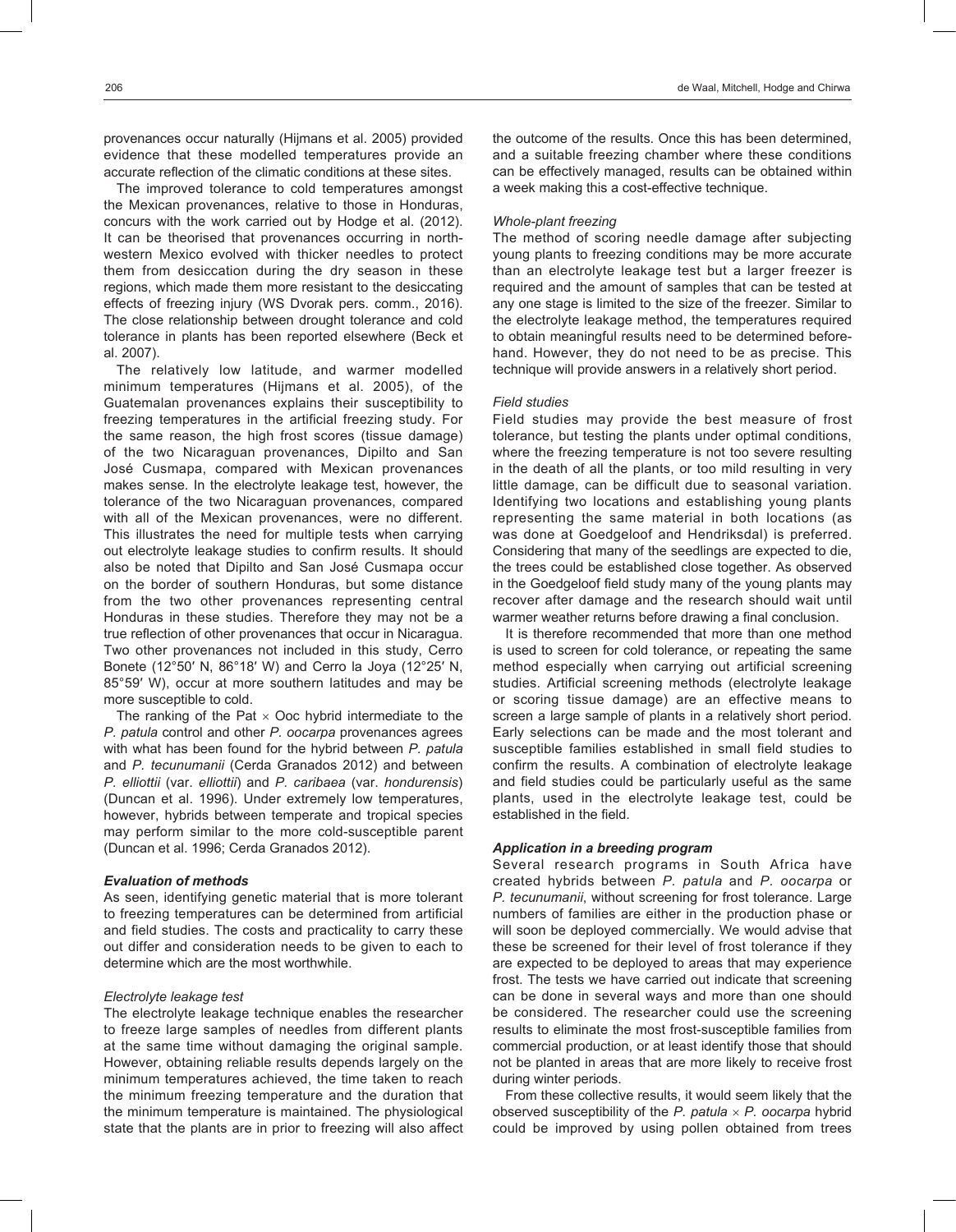representing the most frost-tolerant Mexican provenances of Chinipas, Taretan, Duraznito Picachos, Mesa de los Leales and possibly Huayococotla (artificial freezing study). However, these provenances may not grow as well as others in Mexico or Central America. For example, Las Peñas-Cucal and San Sebastian Coatlán, which were the two worst-surviving provenances in the Goedgeloof field study, were the best-performing provenances in terms of growth at the Hendriksdal clonal trial at age five years (York Timbers unpublished data). Elsewhere, a negative correlation between growth and frost resistance has been found (Aitken et al. 1996; Sáenz-Romero et al. 2006). Naturally, there will be exceptions to this trend. For example, the trees representing one of the most southern Mexican provenances, El Jícaro (16°32′ N), had the poorest growth at age five in the Hendriksdal clonal trial and also survived poorly at Goedgeloof after frost. In summary, when selecting trees representing the frost-susceptible Central American provenances with good growth such as Las Peñas-Cucal, select those from the more tolerant families.

Alternatively, and in addition, the frost tolerance of the *P. patula* × *P. oocarpa* hybrid, or any other frost-susceptible hybrid for that matter, could be improved by back-crossing it with *P. patula*, as has been observed with other conifer species (Lu et al. 2006). Therefore, backcrossing a *P. patula* × *P. oocarpa* hybrid, which has been produced from one of the provenances with good growth but poor frost tolerance, should be considered.

As a result of the efforts by Camcore, who made extensive collections of *P. oocarpa* in its natural range, and companies such as York Timbers, who have established trials testing this material in South Africa, a broad genetic base is available for producing the hybrids with *P. oocarpa*. In most cases these trials are young, but selections will be identified from them shortly and will no doubt become an important pollen source of interest amongst the South African timber companies.

## **Conclusions**

The latitude at which the *P. oocarpa* provenances occurred largely determined how tolerant the seedlings are to freezing temperatures. Although there were meaningful relationships between measured damage to the plants after freezing and modelled temperature, which correlated moderately with altitude, there was little evidence that altitude on its own provided an accurate prediction of frost tolerance. The Mexican provenances, and in particular those in the far north-west such as Chinipas, showed the best frost tolerance in both field and electrolyte leakage tests. They may provide an important source of pollen in the case where *P. oocarpa* is used in a hybrid breeding program. Most provenances occurring in the south of Mexico, and in particular those in the Central American countries of Honduras and Guatemala, were considered frost susceptible.

One of our objectives from the artificial screening study was to determine whether using the electrolyte leakage test is a reliable means of assessing cold tolerance. Based on the reasonably strong correlation between the EC readings from the electrolyte leakage test and frost scores, and the

similar performance of several of the common provenances in the artificial freezing and field studies, we can say that it does. However, sample sizes should be large and the test repeated, or compared with results obtained under natural conditions. Assessing injury index may also add more value than only measuring EC after cold treatment.

Historically, *P. oocarpa* has been considered a species of little importance due to its slow growth and poor stem form. However, it is likely to become increasingly important in pine breeding programs that are focused on producing germplasm that not only grows well, but has increased tolerance to *Fusarium circinatum* and is suited to warm-temperate and subtropical regions in Africa. Establishing trials to identify provenances and families with good growth, and attributes such as cold tolerance, is warranted.

*Acknowledgements* — We would like to acknowledge York Timbers for funding these studies and making the data available for publication, Mr William Woodbridge for compiling the map depicting the natural distribution of *P. oocarpa*, Dr Ilaria Germishuizen (Institute for Commercial Forestry Research) for providing modelled temperatures, Ms Thina Bonga and Ms Yvette Nemukula for their assistance with needle sample collections, and Prof. Bill Dvorak (previous director of Camcore) for his valuable input.

#### **References**

- Aitken SN, Adams WT. 1997. Spring cold hardiness under strong genetic control in Oregon populations of *Pseudotsuga menziesii* var. *menziesii*. *Canadian Journal of Forest Research* 27: 1773–1780.
- Aitken SN, Adams WT, Schermann N, Fuchigami LH. 1996. Family variation for fall cold hardiness in two Washington populations of coastal Douglas-fir (*Pseudotsuga menziesii* var. *menziesii* (Mirb.) Franco). *Forest Ecology and Management* 80: 187–195.
- Anekonda TS, Adams WT, Aitken SN. 2000. Cold hardiness testing for Douglas-fir tree improvement programs: guidelines for a simple, robust and inexpensive screening method. *Western Journal of Applied Forestry* 15: 129–136.
- Beck EH, Fettig S, Knake C, Hartig K, Bhattarai T. 2007. Specific and unspecific responses of plants to cold and drought stress. *Journal of Biosciences* 32: 501–510.
- Burr KE, Tinus RW, Wallner SJ, King RM. 1986. Comparison of four cold hardiness tests on three western conifers. In: Landis TD (tech. coord.), *Proceedings of the Combined Western Forest Nursery Council and Intermountain Nursery Association Meeting, Tumwater, WA, 12–15 August 1986*. General technical report RM 137. Fort Collins: Rocky Mountain Forest and Range Experiment Station. 9 pages [n.p.].
- Burr KE, Tinus RW, Wallner SJ, King RM. 1990. Comparison of three cold hardiness tests for conifer seedlings. *Tree Physiology* 6: 351–369.
- Camcore. 2010. Camcore protecting endangered populations of important forest tree species. *Wood SA and Timber Times* January 2010: 8–9.
- Cerda Granados DA. 2012. Geographical variation in cold hardiness in *Pinus patula* provenances and genetic inheritance of cold hardiness in *Pinus patula* × *Pinus tecunumanii* hybrids. MSc thesis, North Carolina State University, USA.
- Duncan PD, White TL, Hodge GR. 1996. First-year freeze hardiness of pure species and hybrid taxa of *Pinus elliottii* (Engelman) and *Pinus caribaea* (Morelet). *New Forests* 12: 223–241.
- Dvorak WS. 2003. Species descriptions for *Pinus greggii, Pinus*